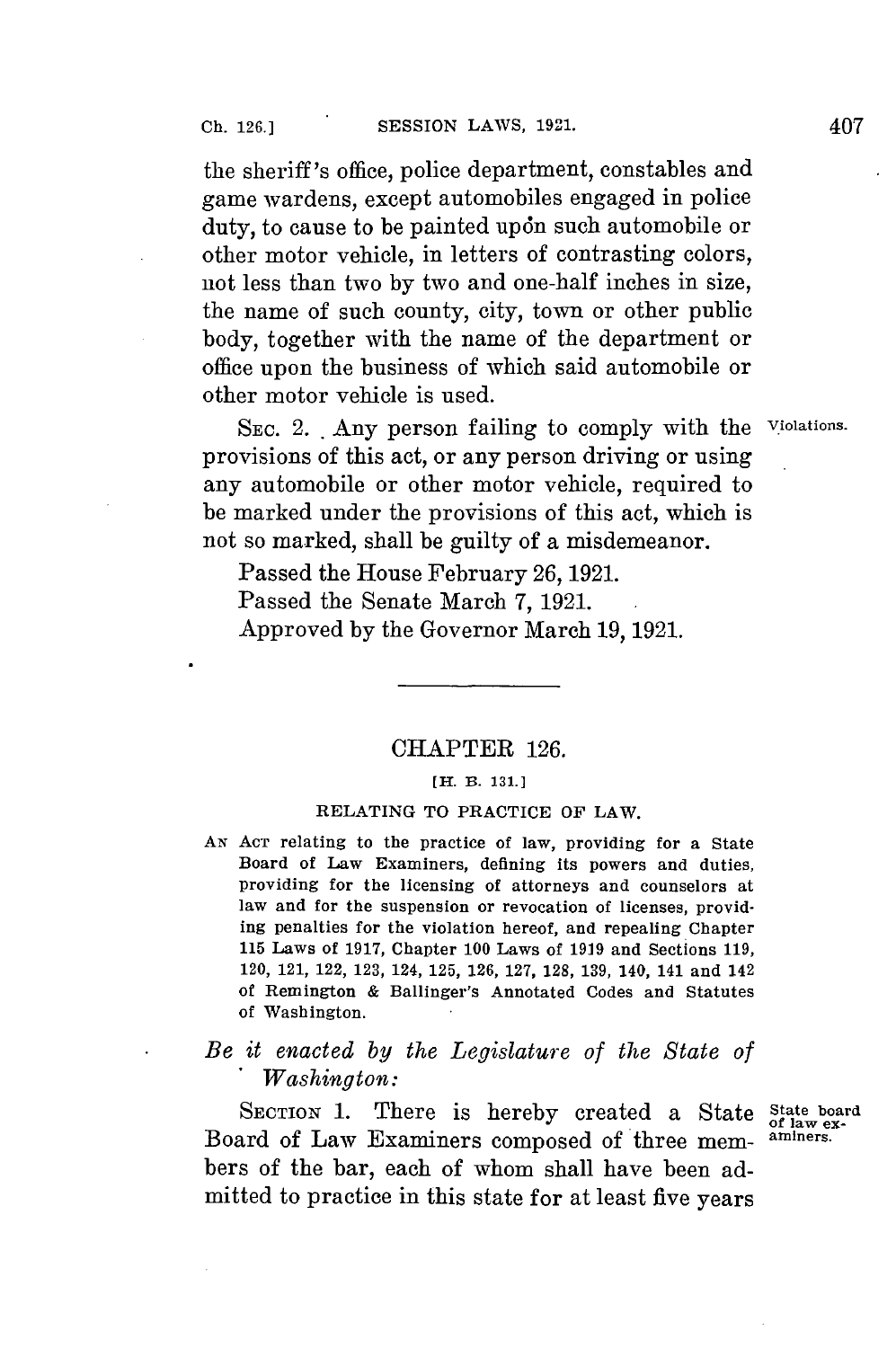next preceding his appointment. The members of the State Board of Law Examiners at the time of the taking effect of this act shall continue to be members of the Board **of** Law Examiners for the remainder of their respective terms, and upon the expiration of the term of office of a member, the supreme court shall make an appointment to fill the vacancy, which appointment shall be for a term of three years; and thereafter, at the expiration of any term of office of a member, a like appointment shall be made for a term of three years. Each member of the board shall, before entering upon the duties of his office, take and subscribe such oath as the supreme court shall prescribe, which shall be filed with the clerk of the supreme court. Each member of the board shall be allowed his traveling and incidental expenses and one thousand dollars per year for his services, payable in the same manner as state officers are paid.

SEC. 2. The board shall have its office with the **secretary, clerk of the supreme court, who shall act as secre- records** and *there* **cr** or one of the members of the beard may act as tary, or one of the members of the board may act as secretary. The records of the board shall be kept in the office of the clerk, where all applications for admission to the bar and all complaints or other matters affecting the rights of persons to practice law in this state shall be filed. The board shall hold meetings at the Temple of Justice at the state capital on the fourth Tuesday of June and January of each year for the purpose of conducting examinations and passing upon applications for admission to practice law in this state, and at such other times and places as it may order, and may authorize any one or more of its members to conduct examinations and report thereon. Other meetings of the board may be held at such places as the board or the chairman may designate, and the board may authorize one or more of its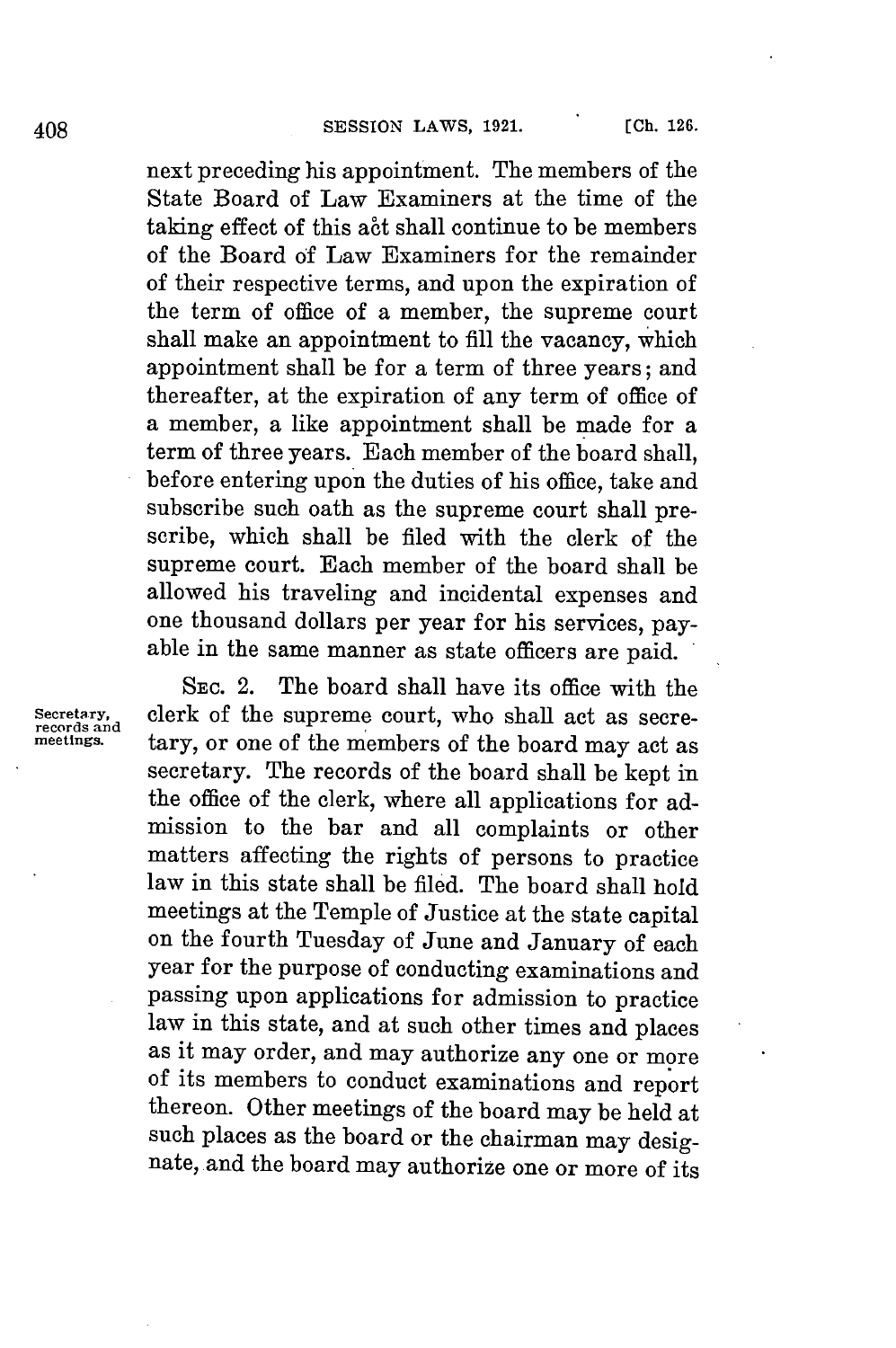members to act for it in any matter or proceeding or to make any investigation deemed **by** it advisable.

SEC. 3. The board shall pass upon all applications **for** permission to practice law before the courts of this state, and when satisfied that an applicant has the requisite qualification to practice as an attorney and counselor, it shall so certify to the supreme court; and upon such certification, unless objection be raised thereto and found sufficient, the court may make an order admitting the applicant, and the clerk shall issue to him a certificate of admission. No person shall be denied admission to the bar on account of sex.

SEC. 4. No person shall be permitted to practice *Qualifica*as an attorney or counselor at law or to do work of a legal nature for compensation, or to represent himself as an attorney or counselor at law or qualified to do work of a legal nature, unless he is a citizen of the United States and a bona fide resident of this state and has been admitted to practice law in this state: *Provided,* that any person may appear and conduct his own case in any action or proceeding brought **by** or against him, or may appear in his own behalf in the small claims department of the justice's court; *and Provided further,* That an attorney of another state may appear as counselor in a court of this state without admission, upon satisfying the court that his state grants the same right to attorneys of this state.

SEc. **5.** No person shall practice law who holds **Restrictions.** a commission as judge in any court of record, or as sheriff, coroner, or deputy sheriff; nor shall the clerk of the supreme court or of the superior court or the deputy of either practice in the court of which he is clerk or deputy clerk: *Provided,* It shall be unlawful for a deputy prosecuting attorney, or for the em-

**to practice.**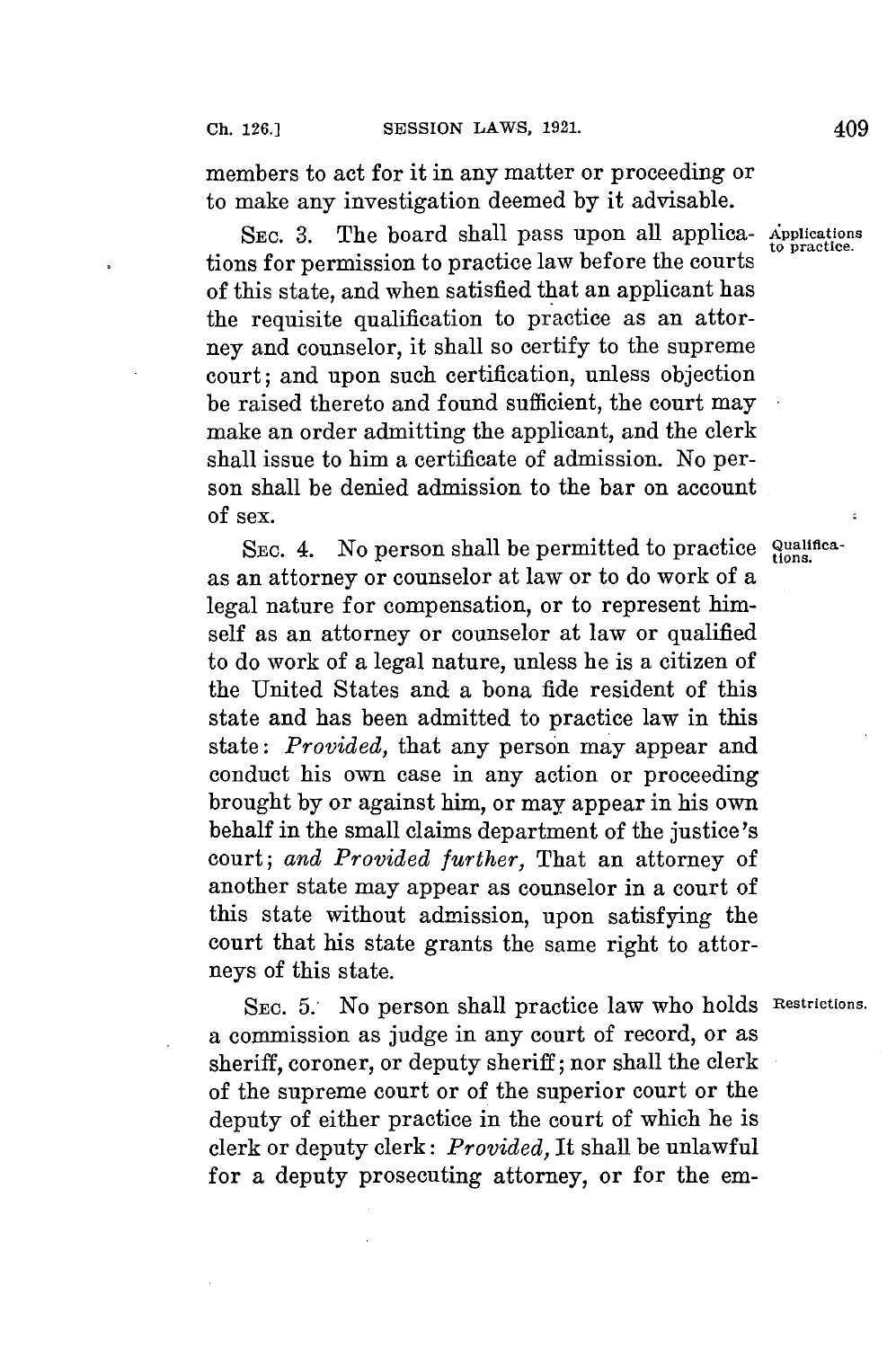ployee, partner, or agent of a prosecuting attorney, or for an attorney occupying offices with a prosecuting attorney, to appear for an adverse interest in any proceeding in which a prosecuting attorney is appearing, or to appear in any suit, action or proceeding in which a prosecuting attorney is prohibited **by** law from appearing, but nothing herein shall preclude a judge of a court of this state from finishing any business **by** him undertaken in a court of the United States prior to his becoming ajudge.

Affidavit<br>upon appli-<br>cation.

**SEc. 6.** Every applicant for admission to the bar shall file his affidavit that he is a citizen of the **cation.** United States. If a citizen **by** birth he shall state his birth-place and date of birth; if a citizen **by** naturalization, the time, place and court in which he or his ancestor made his first and final applications for citizenship and swear that he owes his allegiance to the United States. The applicant shall further state his vocation during the five years immediately preceding his application, and the specific place or places of his residence during that period.

**SEc. 7.** If the applicant has practiced law or **Resident of been admitted to the bar elsewhere than in this state, and** the distribution of the state,  $\frac{1}{n}$  and  $\frac{1}{n}$  and  $\frac{1}{n}$  and  $\frac{1}{n}$  a legal  $\frac{1}{n}$  and  $\frac{1}{n}$  and  $\frac{1}{n}$  are not then the **state.** he shall state such facts with respect thereto as the board may prescribe or require. In addition thereto if the applicant comes from a place where there is a local bar association, he shall present a recommendation from its president and secretary. His application shall be supported **by** recommendation of a judge of a court of general jurisdiction in which he has practiced; and if there is no bar association at the place whence the applicant came, he shall present recommendations from at least three members of the local bar where he last practiced. If for sufficient reason the applicant cannot obtain any of the recommendations required, the board may accept other satisfactory proof of his character and reputation.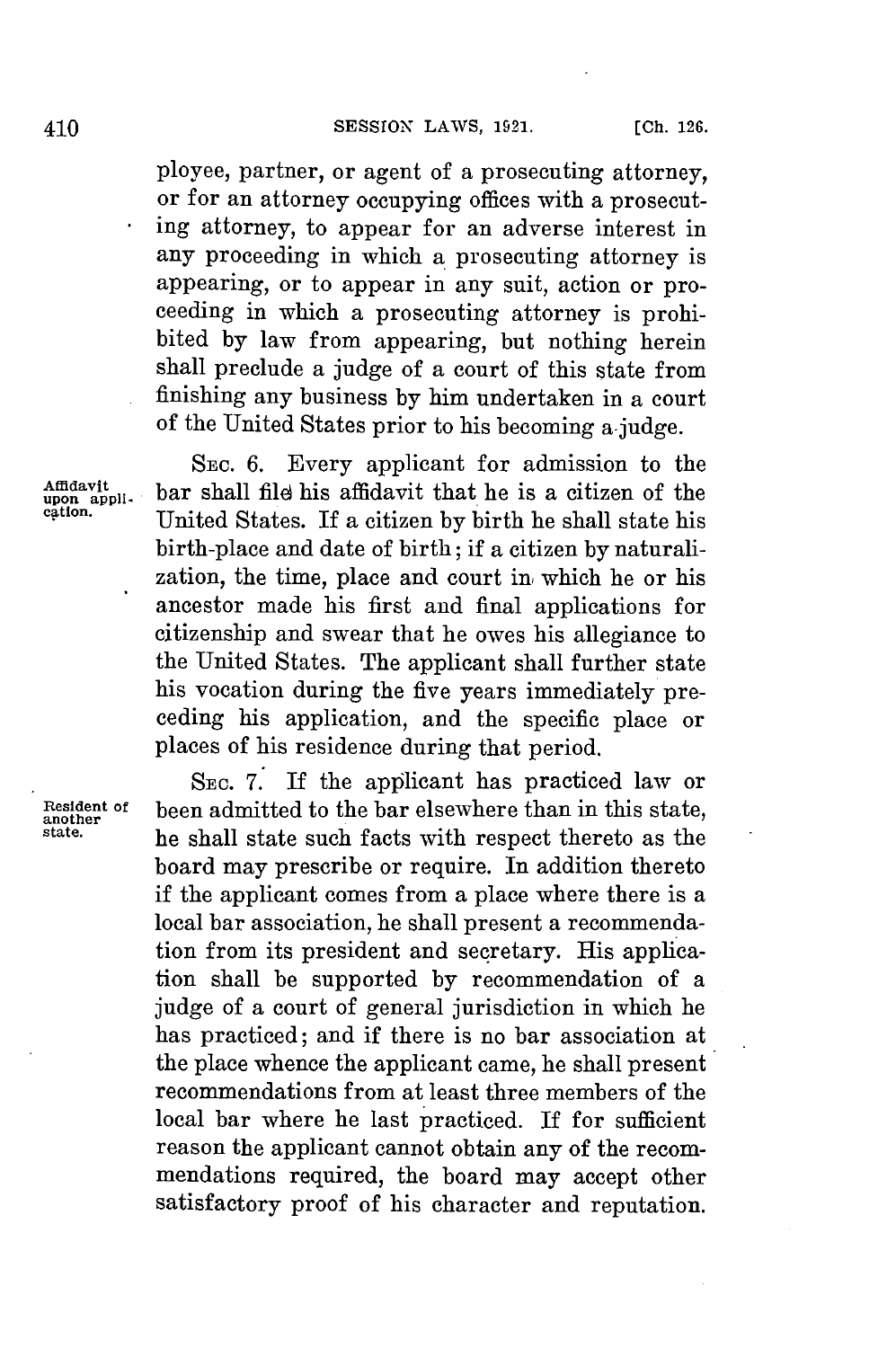SEC. 8. The board shall investigate the state-  $\frac{Board to}{instead}$ ments in the affidavits, and if any of them are found and red false in a material respect, or if the board finds the applicant is not a proper person to be admitted to practice law, it shall recommend to the supreme court that the application be denied. If the board finds that the statements in the affidavits are substantially true and that the applicant is a proper person to be admitted to the bar, it shall recommend to the supreme court that the application be granted, if the applicant has the educational qualifications hereinafter required.

SEc. **9.** Applicants may be admitted on accred- **Accredited** ited certificates or upon examination. An accredited defined. certificate shall be:

**(1) A** certificate from the clerk or other officer of the highest court of record of another state, or from the clerk of the court **by** which attorneys are admitted, under the seal of the court, showing that the applicant was entitled to practice and was actively engaged in practice in such state for five years or more next preceding the date of the certificate, together with a certificate from the chief justice or other member of such court, under the seal of the court, certifying that the applicant is in good standing at the bar of the court and is an honorable and worthy member of the profession. If the certificate last mentioned cannot be procured on account of lack of acquaintance, the board may accept in lieu thereof a certificate from the judge of the highest court of record in the county wherein the applicant last resided: *Provided, however,* That the certificate was issued within one year prior to his application for admission in this state.

(2) **A** diploma of graduation from the law school of the University of Washington.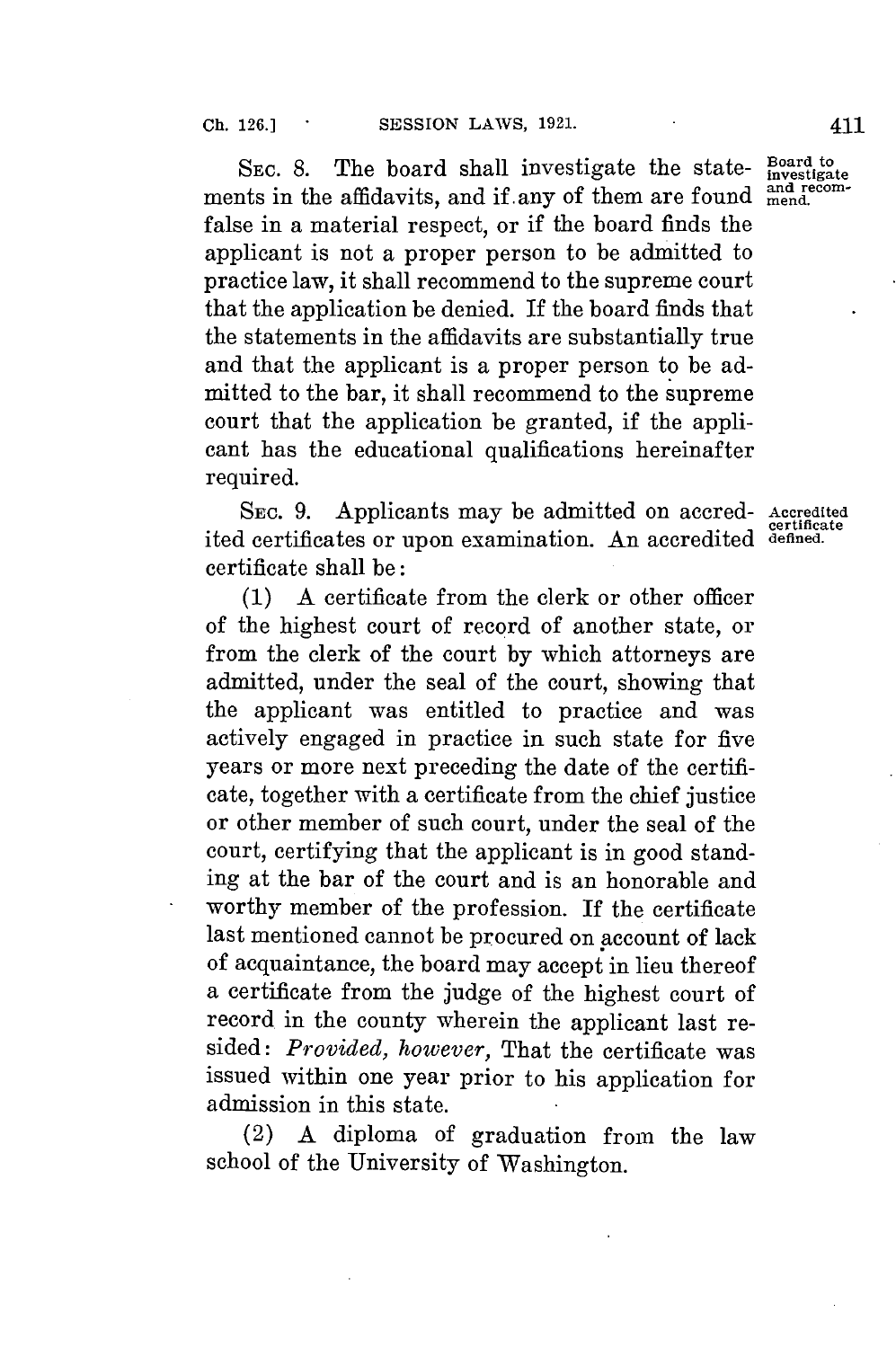**(3) A** diploma of graduation from an approved law school within the state of equal standing as to entrance requirements and hours of study to that of the law school of the University of Washington.

**SEC. 10.** The board shall examine the curricula  $\frac{\text{Board to}}{\text{determine}}$  of law schools and determine which ones shall be approved approved approved. No law schools shall be approved unless approved approved. No law schools shall be approved unless the board finds that its entrance requirements and hours of study are at least equal to those of the University of Washington school of law, or of the American Association of Law Schools. **All** applicants who have satisfactorily completed the course in an approved law school within this state, may, in the discretion of the board, be recommended for admission without further examination. The board shall prescribe the credits to be allowed for study in any other than an approved law school, and for less than a full course in an approved law school, and for office study.

**SEC. 11.** Every person desiring to study law, Registration except a student in an approved law school, shall, of study by prior to the commencement of his studies, register *ff***study by prior to the commencement of his studies, register attending** attending with the clerk of the supreme court. He shall not be shool. **school.** registered until he make proof satisfactory to the board that he has general education sufficient to entitle him to enter the freshman class of the University of Washington or of the State College of Washington except its elementary science departments. If a student in an approved law school leave the school and pursue his legal studies elsewhere, he must register as herein required. The board shall prescribe a course of legal study for students other than those in approved law schools. Such course shall not be less than three years and examination shall be held at the completion of the course: *Provided,* That all persons who have served in the army, navy or marines of the United States, in the late war,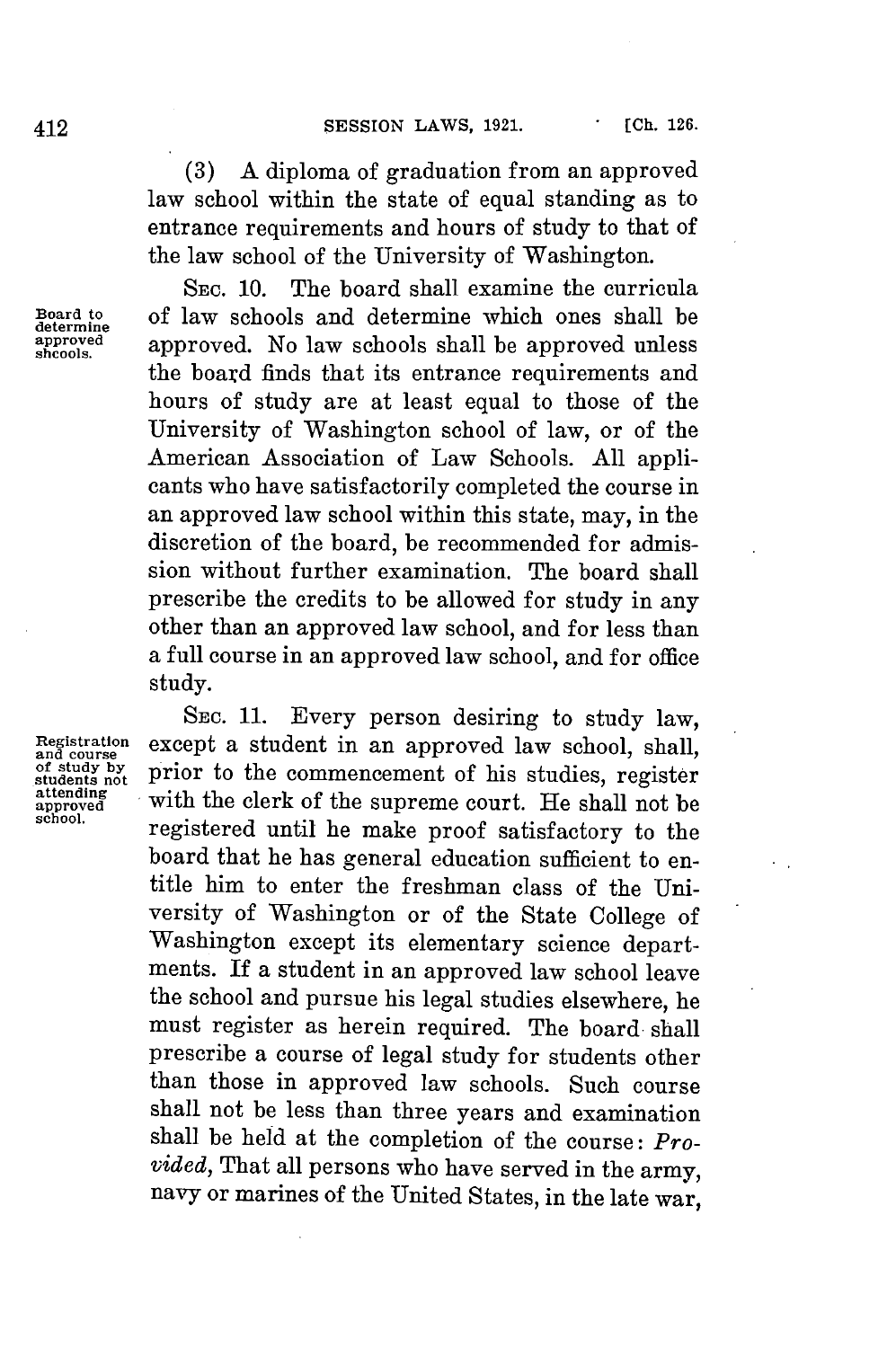may be admitted to examination at any regular examination meeting of the board of law examiners for a period of one year from the date of passage of -this act: *Provided further,* That any person over the age of twenty-five years and of good moral character who is a citizen of the United States and a resident of the state of Washington and who has served for not less than five years as law clerk for a licensed and practicing attorney or attorneys in the state of Washington of good moral character and reputable standing, may be admitted at any time to examination as to his educational qualifications, both general and legal; and if the board be satisfied that he is qualified to practice law it shall so certify to the supreme court.

SEC. 12. Every person before being admitted to *Oath before* practice law in this state shall take and subscribe the following oath:

I do solemnly swear:

I am a citizen of the United States and owe my allegiance thereto;

I will support the constitution of the United States and the constitution of the state of Washington;

I will maintain the respect due to courts of justice and judicial officers:

I will not counsel or maintain any suit or proceeding which shall appear to me to be unjust, nor any defense except such as I believe to be honestly debatable under the law of the land, unless it be in defense of a person charged with a public offense; I will employ for the purpose of maintaining the causes confided to me such means only as are consistent with truth and honor, and will never seek to mislead the judge or jury **by** any artifice or false statement of fact or law;

I will maintain the confidence and preserve inviolate the secrets of my client, and will accept no com-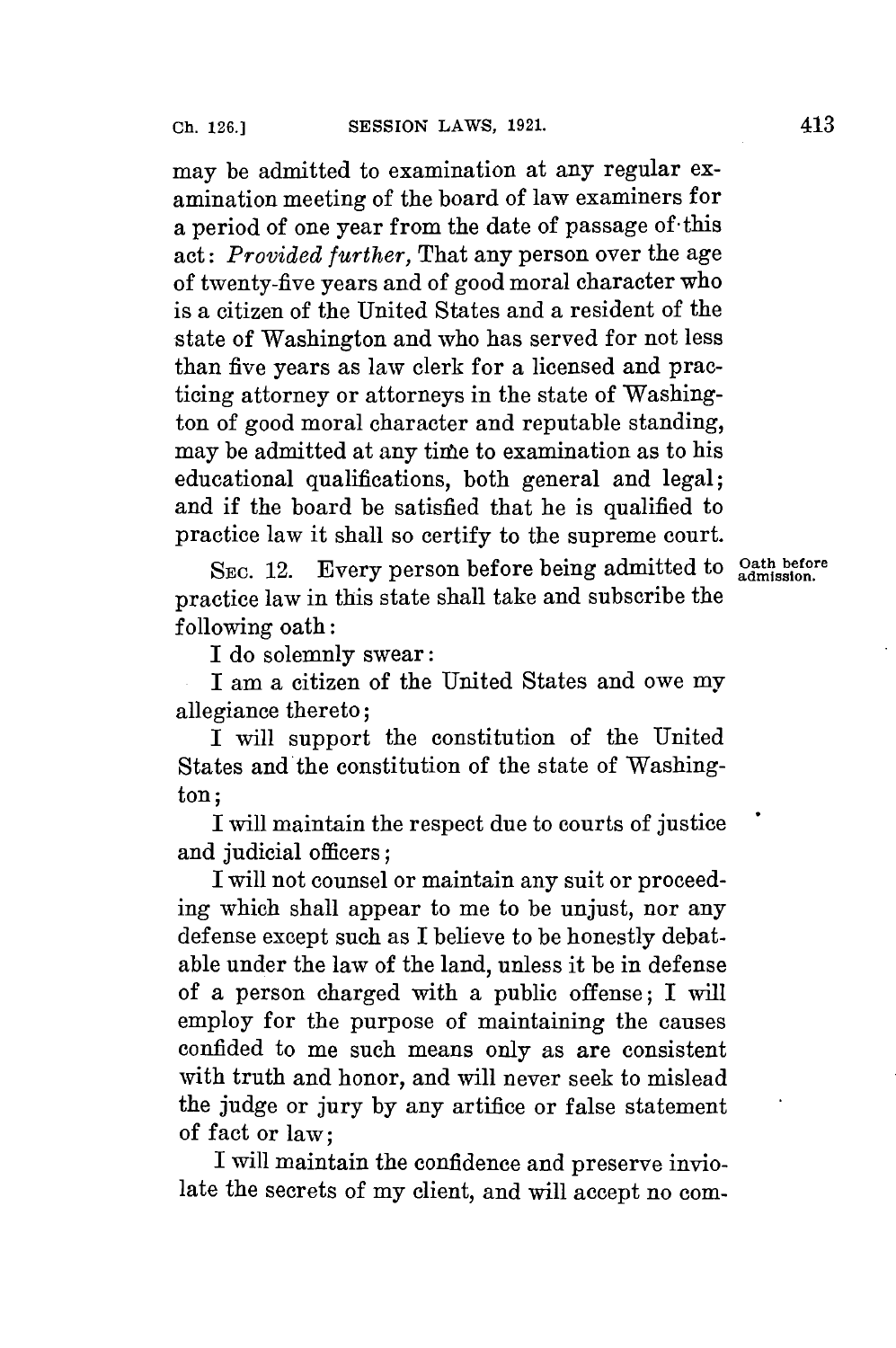pensation in connection with his business except from him or with his knowledge and approval;

I-will abstain from all offensive personality, and advance no fact prejudicial to the honor or reputation of a party or witness, unless required **by** the justice of the cause with which I am charged;

I will never reject, from any consideration personal to myself, the cause of the defenseless or oppressed, or delay any man's cause **for** lucre or malice. So help me God.

**SEc. 13.** Applicants for admission to the bar **Fees.** upon accredited certificates or upon examination, not having been admitted to the bar in another state or territory, shall pay a fee of twenty-five dollars and all other applicants a fee of fifty dollars to the clerk of the supreme court at the time of filing the application for admission. Such fees shall be accounted for as other fees of the clerk's office.

**SEC.** 14. An attorney or counselor may be dis-Disbarment barred or suspended for any of the following causes<br>
sion.<br> **original** after his admission to practice: 1 His con**sion.** arising after his admission to practice: **1.** His conviction of a felony or misdemeanor involving moral turpitude, in which case the record of conviction shall be conclusive evidence. 2. Wilful disobedience or violation of an order of the court requiring him to do or forbear an act connected with, or in the course of, his profession, which he ought in good faith to do or forbear. **3.** Violation of his oath as an attorney, or of his duties as an attorney and counselor. 4. Corruptly or wilfully, and without authority, appearing as attorney for a party to an action or proceeding. **5.** Lending his name to be used as attorney and counselor **by** another person who is not an attorney and counselor. **6.** For the commission of any act involving moral turpitude, dishonesty or corruption, whether the same be committed in the course of his relations as an attorney or counselor at law, or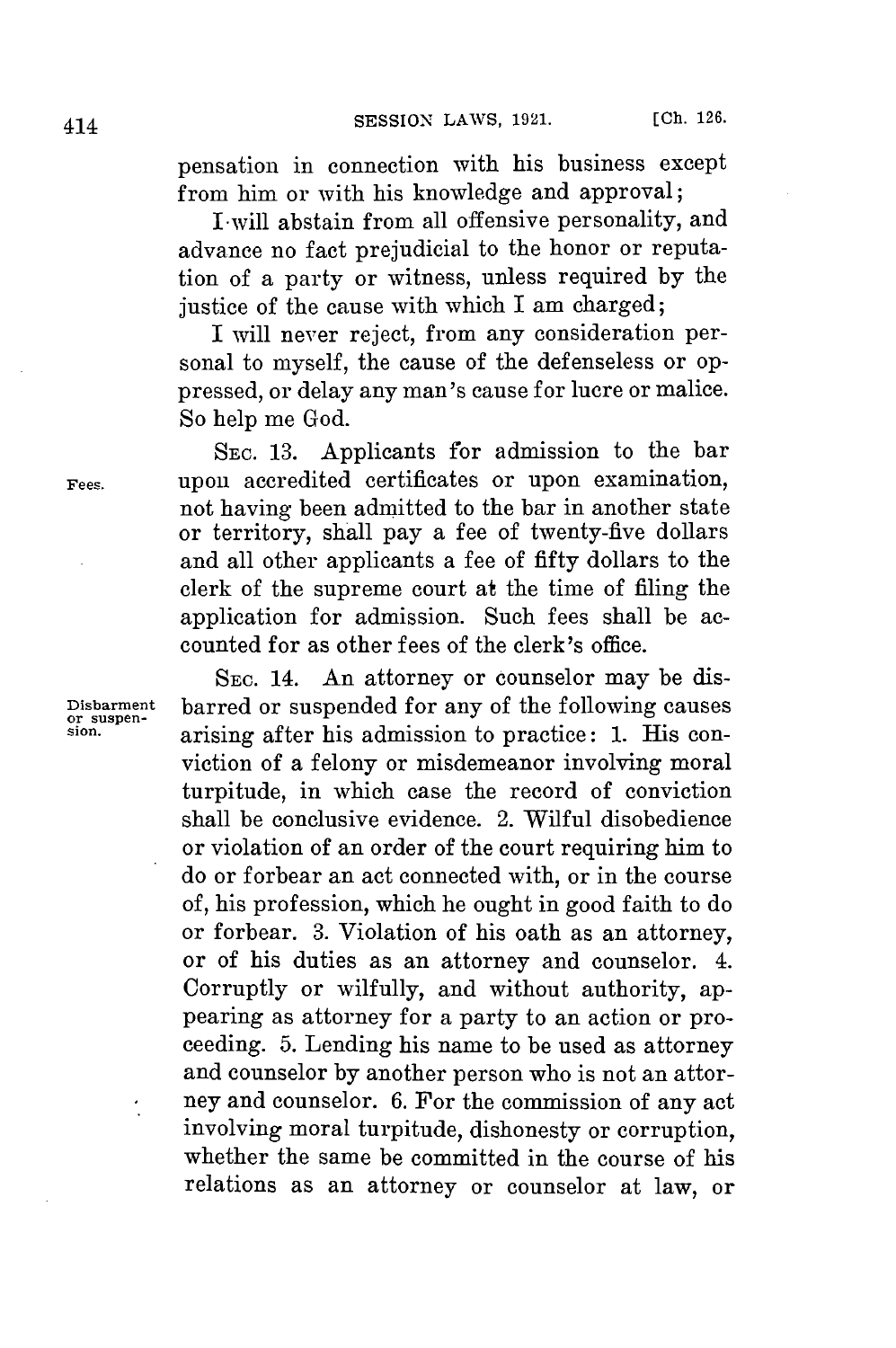otherwise, and whether the same constitute a felony or misdemeanor or not; and if the act constitute a felony or misdemeanor, conviction thereof in a criminal proceeding shall not be a condition precedent to disbarment or suspension from practice therefor. **7.** Misrepresentation or concealment of a material fact made in his application for admission or in support thereof. **8.** Disbarment **by** a foreign court of competent jurisdiction. **9.** Practicing law with or in cooperation with a disbarred or suspended attorney, or maintaining an office for the practice of law in a room or office occupied or used in whole or in part **by** a disbarred or suspended attorney, or permitting a disbarred or suspended attorney to use his name for the practice of law, or practicing law **for** or on behalf of a disbarred or suspended attorney, or practicing law under any arrangement or understanding for division of fees or compensation of any kind with a disbarred or suspended attorney or with any person not a licensed attorney. **10.** Gross incompetency in the practice of the profession. **11.** Violation of the ethics of the profession.

**SEC. 15.** The code of ethics of the American Bar **Code of** Association shall be the standard of ethics for the members of the bar of this state.

SEC. 16. The board shall enforce the laws relat- complaints<br>to attorneys. Complaints shall be filed with the thereon. ing to attorneys. Complaints shall be filed with the secretary of the board and may be made **by** the board or a member thereof or **by** persons having information of unprofessional acts or conduct. Notice shall be given to the accused attorney of the time and place of hearing. The hearing shall be had in the county where the accused resides unless the board shall otherwise direct. The board may delegate the taking of testimony or the making of. investigation to any one or more members of the board.

**ethics.**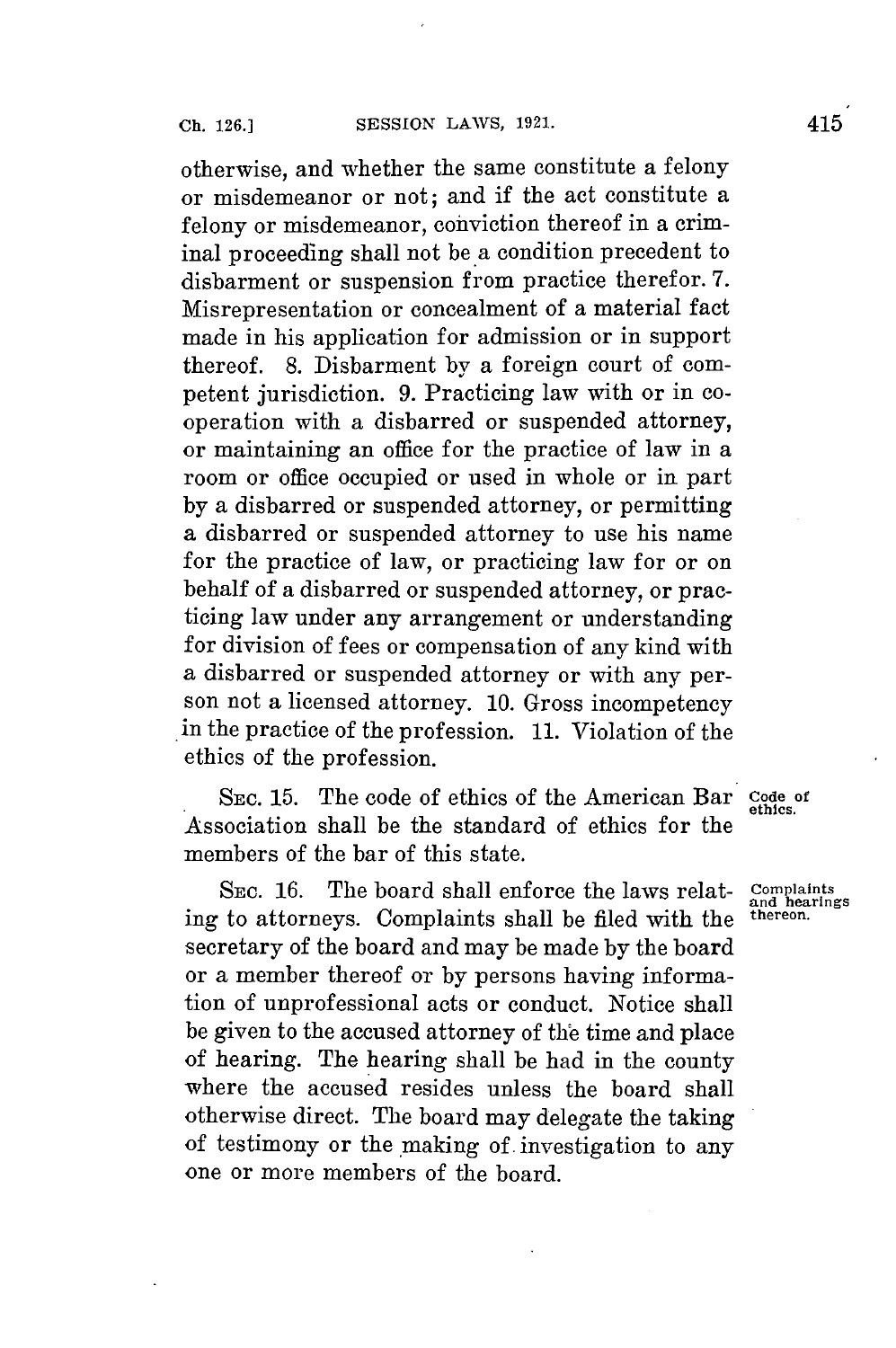**SEC. 17.** The board or a member thereof shall **Proceedings** have power to issue subpoenas to compel the attend-<br> **upon hear-**<br> **upon and a function** of health and health and health **ings.** ance of witnesses or the production of books or documents. The accused attorney shall have opportunity to make his defense and may have issued such subpoenas as he may desire and as the board or member conducting the hearing deems necessary. Subpoenas shall be served in the same manner as in civil cases in the superior court. Witnesses shall testify under oath administered **by** a member of the board. Testimony shall be taken in writing, and may be taken **by** deposition, under such rules as the board may prescribe. The prosecuting attorney of the county in which the hearing is held shall assist the board in the conduct of the hearing, and the attorney general shall assist when so requested **by** the board. Upon approval **by** the court or presiding judge of the county where the hearing is held, whether such hearing be one for disbarment or for any other purpose authorized **by** this act, the county shall pay the witnesses' and stenographer's fees and other disbursements incurred in the conduct of the hearing. The board shall make findings upon the evidence produced, and shall file with the clerk of the supreme court its findings and recommendations, together with a transcript of the evidence.

Supreme<br>court, hear-<br>ings and<br>judgment.

**. SEC. 18.** There shall be a hearing before the supreme court upon the record certified by the board under such rules of procedure as the court may prescribe. The supreme court shall render such **judg**ment as the facts warrant or may remand the case to the board for further investigation and consideration. The attorney may be disbarred, or suspended, or subjected to such other discipline as the court may decree. If an attorney's license is suspended or annulled the clerk of the supreme court shall notify the clerks of the superior courts of the state.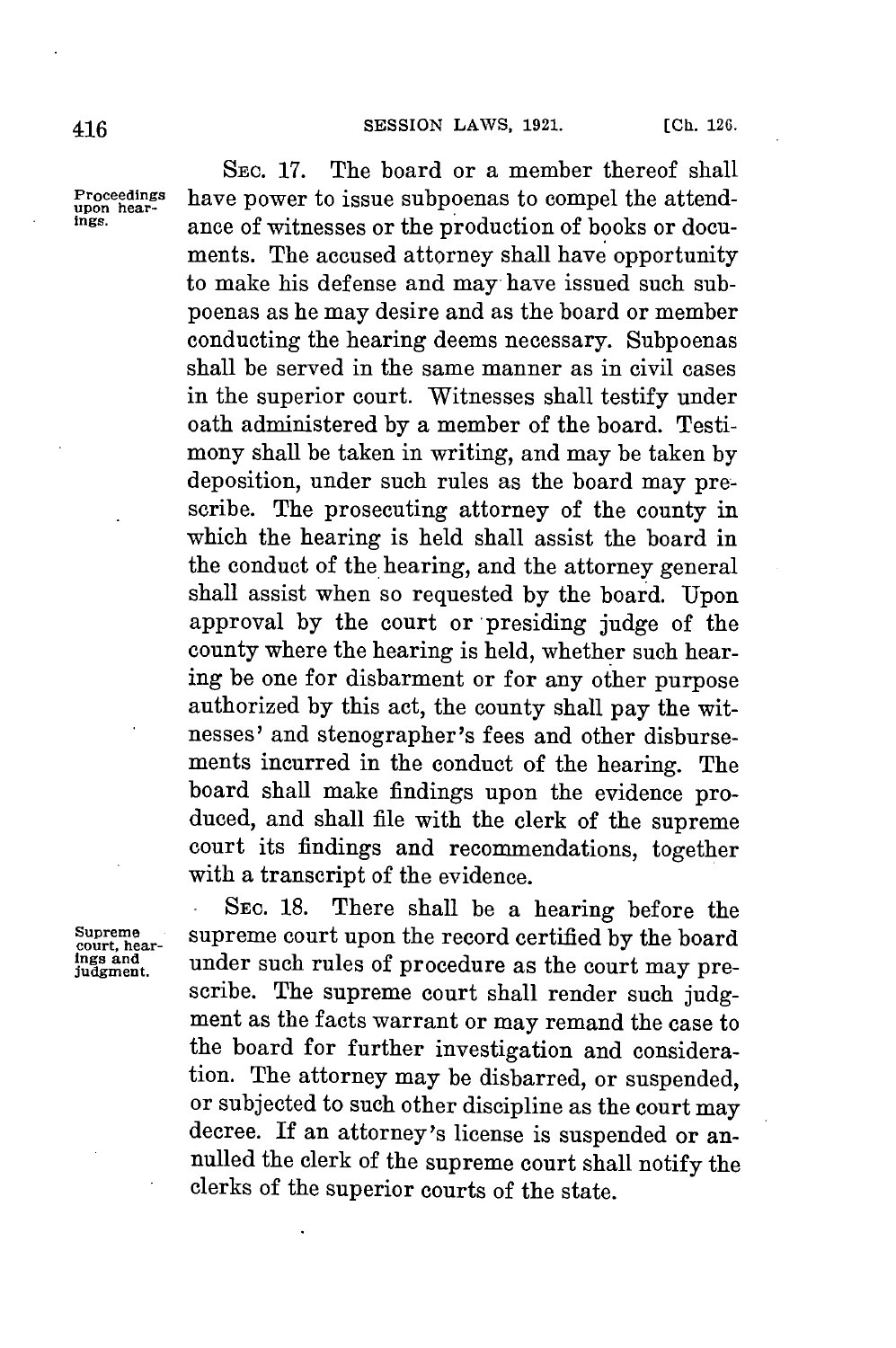**-14**

SEC. 19. The board shall prescribe forms, rules Forms, rules and regulations to carry ouf the provisions of this **tions.** act. Such forms, rules and regulations shall have the same force and effect as if made a part of this act.

SEC. 20. Every attorney and counselor at law Annual reg-<br>of this state except judges, shall register annually with the clerk of the county in which he resides or has his place of practice, which registration may be done in person, **by** agent, or **by** mail, and shall state the name of the attorney, his address and the firm of attorneys with which he is connected, if any. The clerk shall provide a book for such registration and shall register the names therein alphabetically. In counties having a population of less than **125,000,** the **Fee.** fee for each annual registration shall be One Dollar to be paid into the state treasury for the general fund; in counties having population of **125,000** or more, the fee for each annual registration shall be Two Dollars, one-half of which fee shall be paid into the county treasury for the county law library fund; and the other half shall be paid into the state treasury for the general fund. An attorney who shall Fallure to have failed to register before the first day of February in any year shall be deemed suspended as an attorney and counselor at law until such registration shall have been made and the fee paid, but such suspension shall not be construed to affect the rights of litigants or others for whom the delinquent may act during suspension. If an attorney fail to register for two successive years and pay his registration fees, the county clerk shall notify the clerk of the Supreme Court, and the attorney; whereupon the attorney's name shall be stricken from the list of attorneys until all delinquent fees are paid.

SEC. 21. The clerk of the Supreme Court shall  $\frac{\text{Record of}}{\text{attorness}}$ certify to the clerks of the superior courts of the several counties a list of all attorneys admitted and